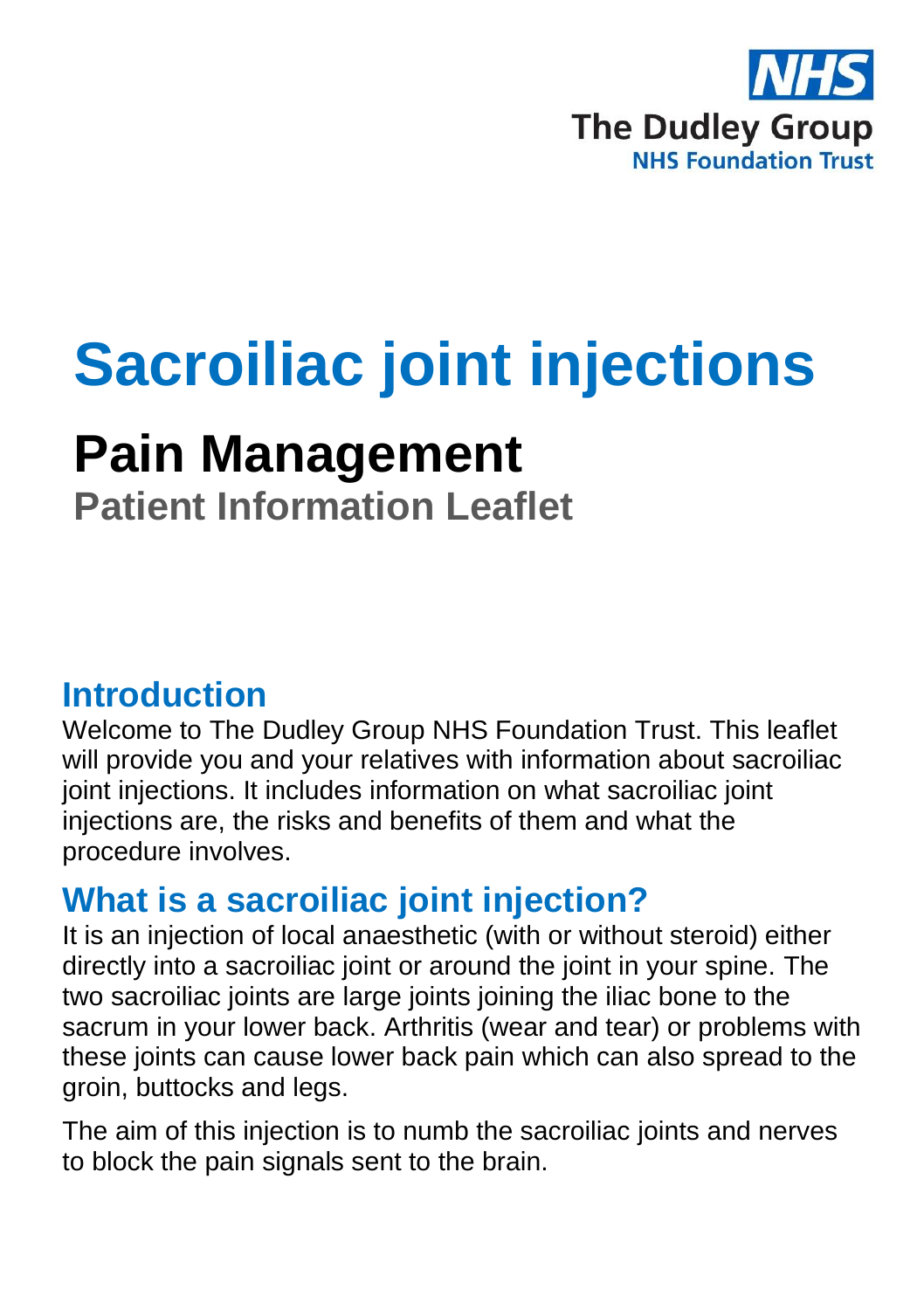### **What are the benefits?**

The local anaesthetic numbs the nerves in the short term. The steroid reduces swelling and inflammation which can often provide long term pain relief.

Initially for the first few days, you may experience a worsening of your pain but after this you should notice the pain relief. The injections can relieve the pain for a few weeks or months and any recurring pain may not be as severe as before, but everyone experiences the effects in a different way.

Steroids have been used for decades for their beneficial effects. Although steroids are not licensed for this specific procedure their use is endorsed by the British Pain Society. The steroids we use act locally and so minimise any side effects.

### **What are the risks?**

Overall, steroid injections are very safe and serious side effects or complications are rare. However, like all injection procedures there are some risks:

#### **Common risks**

- Bruise and tenderness at the site of injection.
- No change or an increase in your pain this should only last a few days.
- Numbness in your arms and/or legs.

#### **Rare risks**

- Bleeding in the area where the joints are injected.
- Infection at the injection site.
- A prolonged increase in pain after the procedure.
- Anaphylaxis severe allergic reaction to drugs.
- Nerve injury either temporary or permanent.
- Shooting pains like electric shocks.
- Collapse.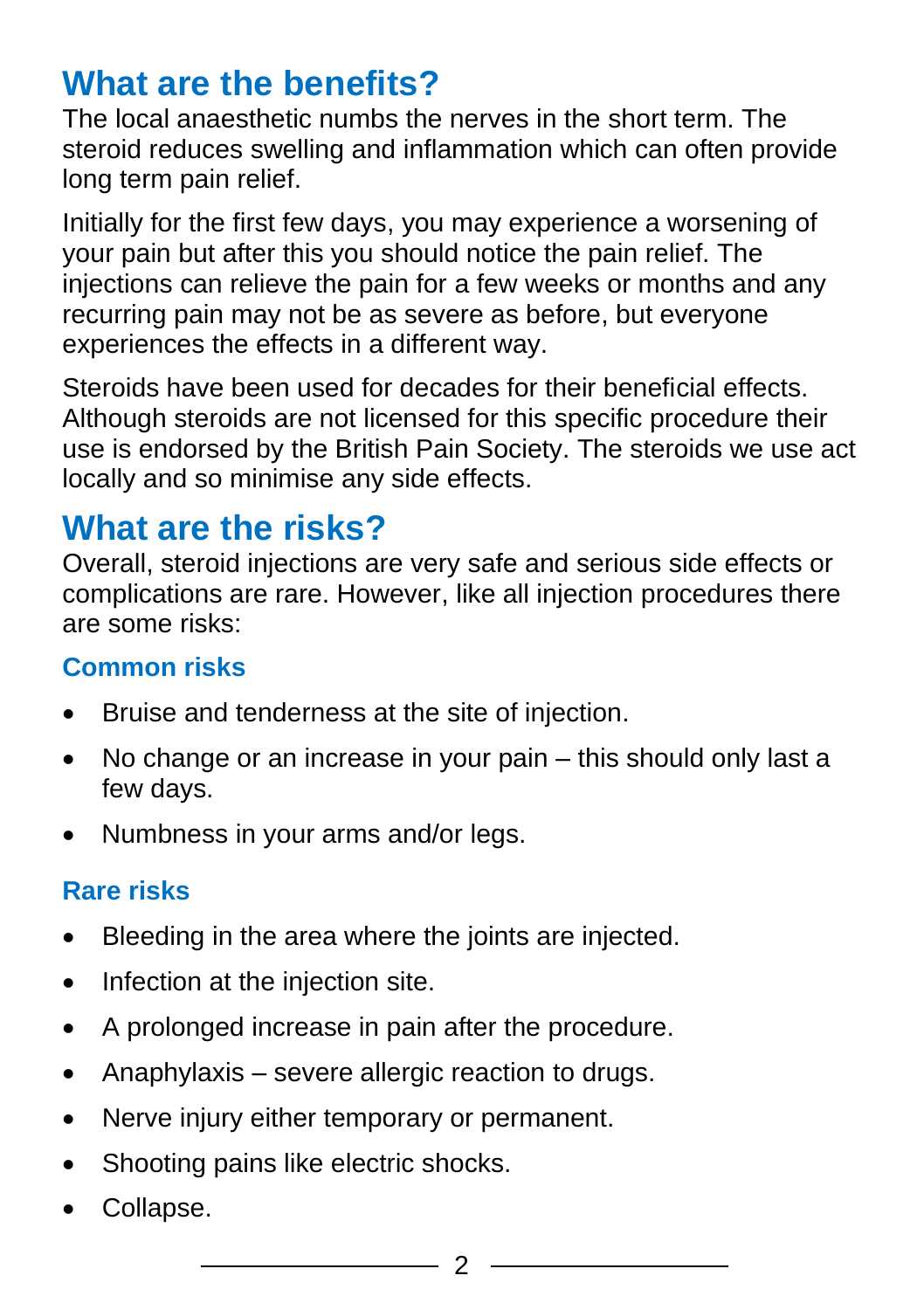If you experience any of these rare risks, please contact the Pain Management Helpline on 01384 244735, your GP or in an emergency dial 999.

#### **Steroid-related issues**

Compared to regular steroid use, the steroid injection used for pain procedures is associated with minimal side effects, however:

- If you have diabetes, you may experience a slight rise in blood sugar for up to two weeks so you should monitor your blood sugar very carefully. Contact your GP or diabetic nurse if you have any problem).
- If you have heart failure, you may experience increased shortness of breath due to salt and water retention. Contact your GP or nurse if you have any problems.

#### **X-ray precautions:**

• The procedure uses X-rays and these use a small amount of radiation which may add slightly to the normal risk of cancer.

#### **Female patients – you must tell us if you are or might be pregnant. If you are not sure, a pregnancy test will be offered.**

### **What are the alternatives?**

You do not have to have these injections and your consultant will discuss alternative treatments with you appropriate to your condition. If you prefer, you can continue to take painkilling medication without having any other treatment.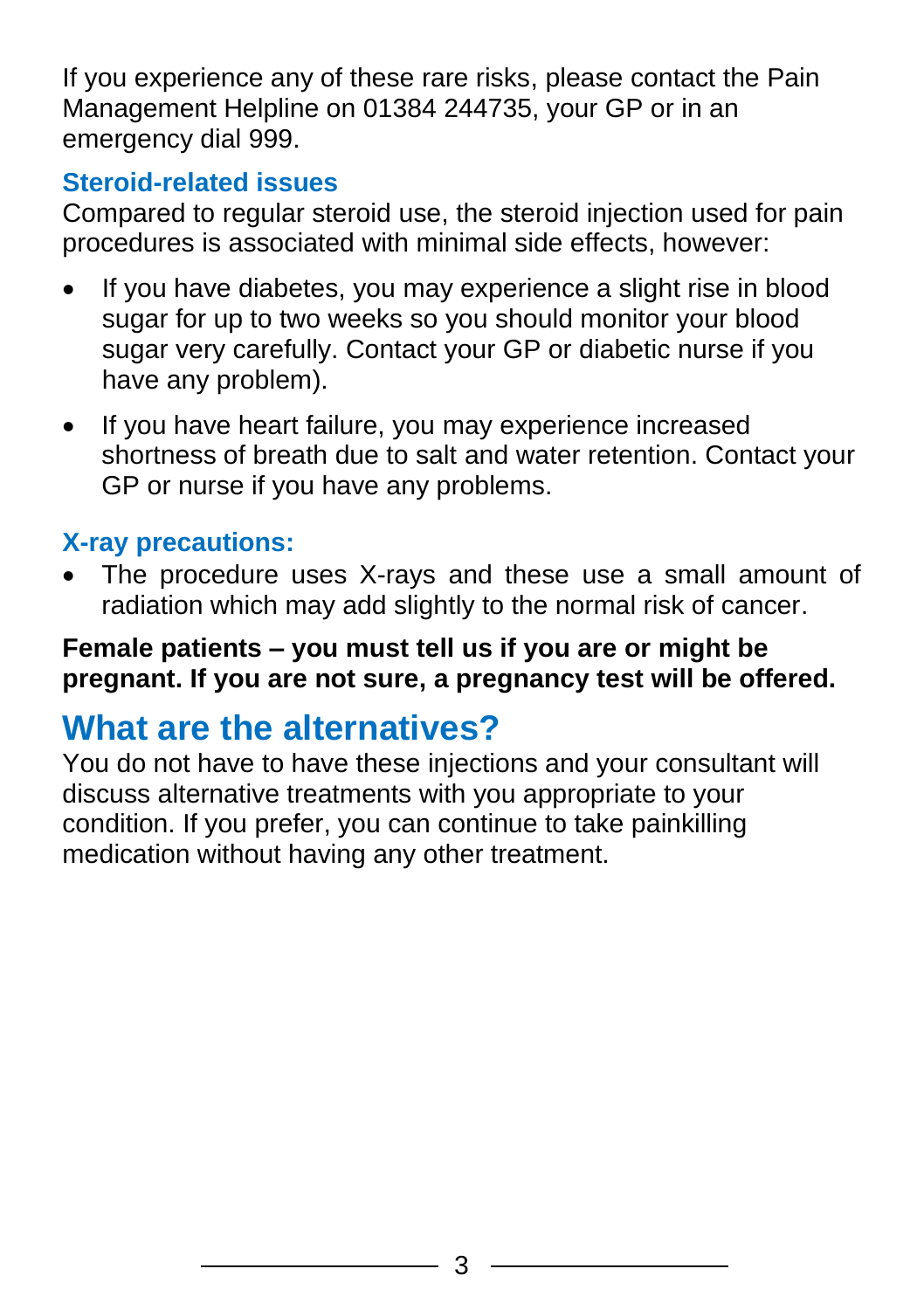### **How do I need to prepare for the procedures?**

• You should not eat for six hours before the procedure but you can drink clear fluids up until two hours before procedure. Clear fluids include water and diluted squash but not fruit juice, tea, coffee or milk.

#### **The exception to this information is if you have diabetes. If so, discuss with your doctor what you should do about your diabetes medication.**

- Your treatment will be at Russells Hall Hospital or Corbett Outpatient Centre as an outpatient in the Day Surgery Unit (either a morning or an afternoon appointment). This will be confirmed at your clinic appointment.
- You will be at hospital for between two to four hours.
- You will need to arrange for someone to drive you home afterwards.
- Please arrange to have someone with you overnight.
- Please note that if you have sedation during the procedure:
	- o You should not drive or operate machinery for 24 hours afterwards.
	- o You may not be able to co-operate during the procedure.
	- o You may not remember information given to you afterwards by your doctor. Your memory may be affected for up to 24 hours after the procedure.
	- o The effect of the sedation may be prolonged by other drugs you are taking.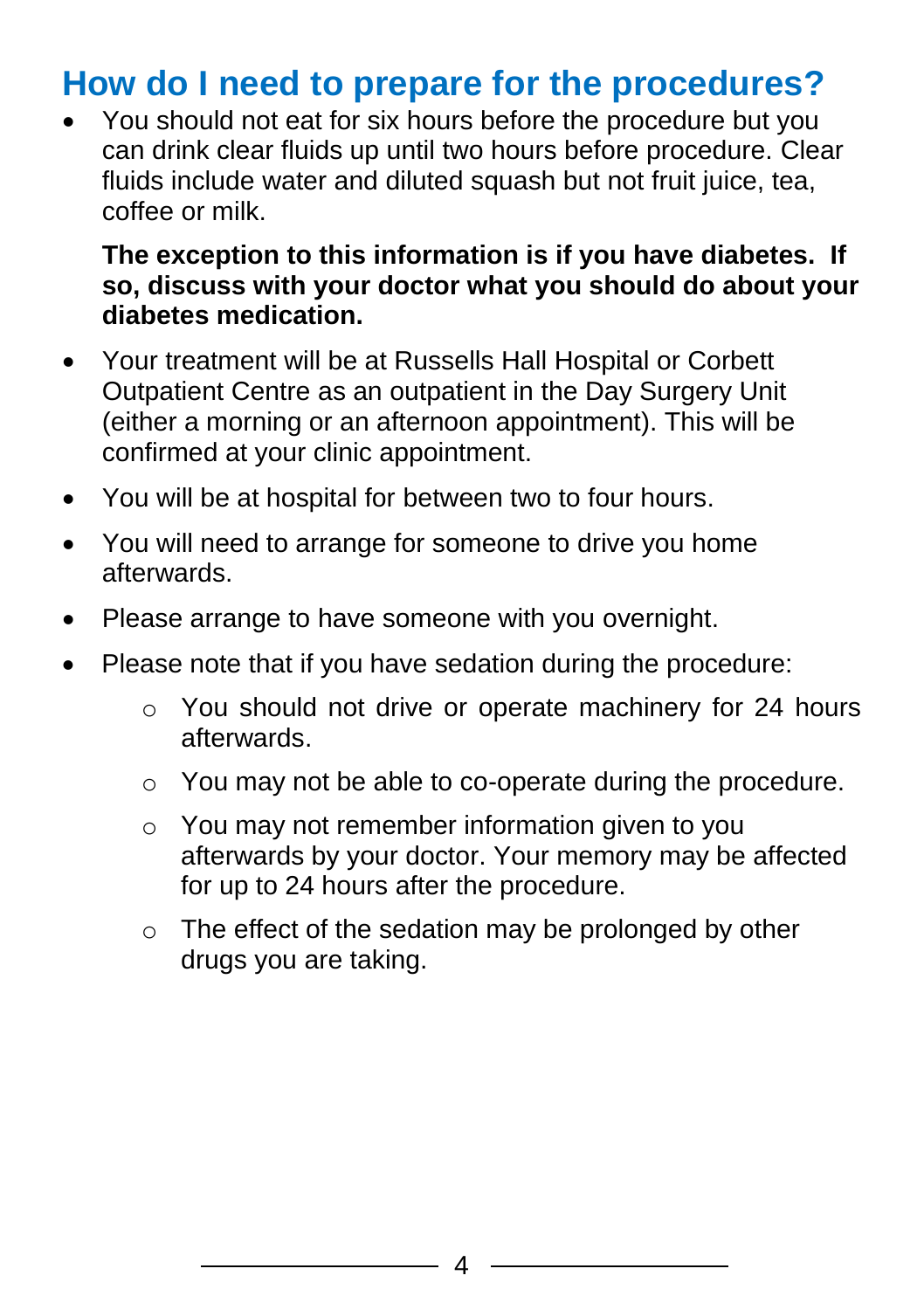### **What do I do about medication?**

- You should take all your regular medications **except blood thinning medication** such as clopidogrel, warfarin, dipyridamole, rivaroxaban. We will give you instructions about what to do about these drugs when you are given your appointment for the injection.
- **Please bring a repeat prescription document with you if you are taking any regular medications.**

### **What does the procedure involve?**

#### **Before the procedure**

• A doctor will discuss the procedure with you and ask you to sign a consent form.

#### **During the procedure (duration 10 to 15 minutes)**

- This is carried out in theatre while you are awake.
- You may be offered sedation through an injection into the back of your hand to help you to relax.
- You will lie on your stomach with a pillow under your pelvis and your back will be cleaned with an antiseptic solution which may feel cold. Sterile sheets will then be placed around the area for injection. A local anaesthetic will be injected into your back to numb the area.
- An X-ray will be used to ensure proper positioning and we may also use an ultrasound for guidance.
- The site will be injected with local anaesthetic (and sometimes a steroid). You may feel some pressure and pushing whilst this procedure is being carried out but you should have no pain. If you do feel any discomfort, please tell a member of the theatre team.
- Once completed, a plaster will be placed over the injection site. You will then be taken to the recovery area.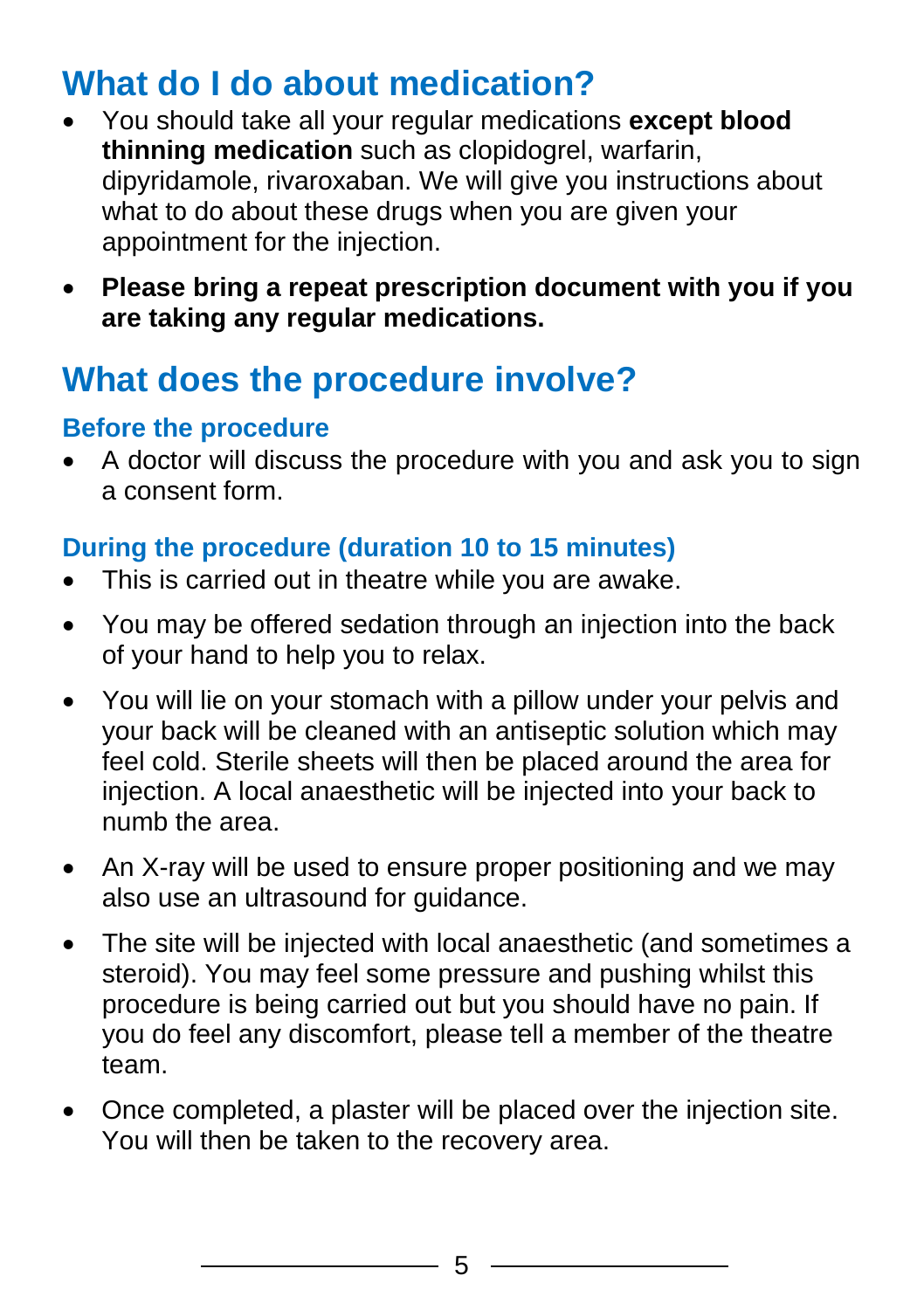#### **After the procedure**

- In the recovery area we will observe you for 30 minutes as you might feel a little drowsy and sleepy.
- You will also be offered light refreshments and after this you can go home.

### **What do I need to do when I go home?**

When you get home, please continue to take any regular medication. It may be necessary for you to take painkillers for a day or two. You might need someone at home to help you but you do not have to stay in bed. The plaster can be removed the next day.

You should gradually increase your level of activity. However, **do not** take up new exercises until your muscles have had time to adapt. Build up by your exercise levels by increasing your physical activity (e.g. walking, swimming, housework) gradually every few days. The eventual aim is to get back to a level of activity that is normal for you.

### **What happens after having the injection?**

Some patients will experience immediate pain relief. However, if you have had steroid it usually takes 24 to 72 hours for the effects of this medication to take effect and it may be up to one week before the maximum benefits are felt. Very often more than one injection is necessary to achieve a good level of pain relief.

Some patients will experience mild pain from the procedure that will ease in a very short amount of time. On rare occasions, patients have experienced a prolonged increase in pain after the procedure.

How you respond to the injection will be monitored by you on a pain monitoring chart which we will give you to take home. Your further treatment plans will be based on this.